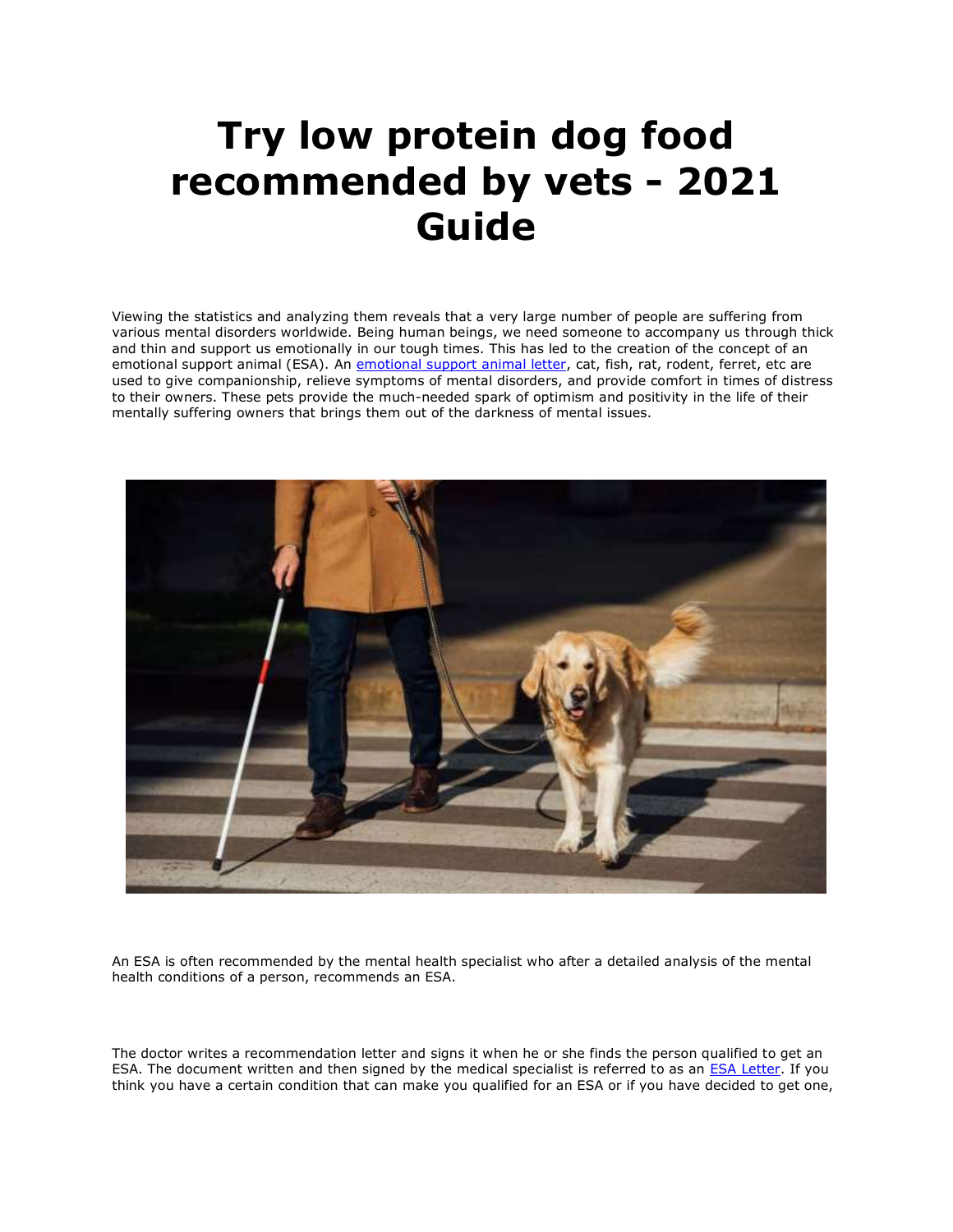or you already own one, then make sure that you have this legal document (emotional support animal letter).

However, with the sudden boom of the ESAs, there are many service providers, companies that are promising a hustle-free provision of ESA letters. Amid all this scenario, there is a great likelihood that the ESA letters given are not legit and a part of a fraud service. So, if you have a letter or are applying for it, how can you be sure that the one you have been provided with is a legit one?

If you are struggling to find the answer to this question, then read further because this article will feature some key things to notice in your ESA documentation or letter to identify if it is legit or fake.

The first question you might ask is whether there exists an online service that provides legit ESA letters or not? The answer is yes. There surely exist many online services that provide ESA letters that are not fake, however, the ones giving fake letters are in abundance too. Therefore, you have to be very careful with selecting an online service to get your letter.

Then you might ask why these online scams exist in the very first place, or why the fake ESA letters have become a thing? So there are two major reasons for this. First of all, the popularity and the enormous benefits provided by ESAs and the increase in the prevalence of mental disorders have created a huge market for ESAs and ESA letters providers.

Secondly, many people only know the benefits of ESAs and nothing about laws of getting an ESA, and the lack of clarity results in such people making wrong choices while getting an ESA or a letter. Additionally, people have started to rely more on online services and hence, they prefer them without even knowing if they are fake or real for their own convenience.

So once a person gets to know that not all companies providing the ESA letters are legit, then the next step is to find out the ones giving legit letters. The key point is any company that gives letters without proper sessions with a consultant expert in mental health, is for sure a scam. The ESAs are only recommended after the proper checkups by the mental health expert like a psychologist, psychiatrist, etc, and are signed by them too.

These sessions with the healthcare professional may be carried out online but skipping them in the very first place is a huge red flag regarding the ESA letters provided by such a company. So never go to the service providers that do not have collaboration with the certified healthcare professional having expertise in mental sciences.

This letter gives a person with the pet, now designated as an ESA, many special privileges that an ordinary pet owner does not have. The [esa letter for housing](https://www.realesaletter.com/sample-esa-letter) allows to keep the ESA in the houses without pet rent or even in societies where the landlord does not allow a pet. Similarly, the ESA letter for traveling allows the pet to be taken on a flight although ordinary pets are not allowed on planes.